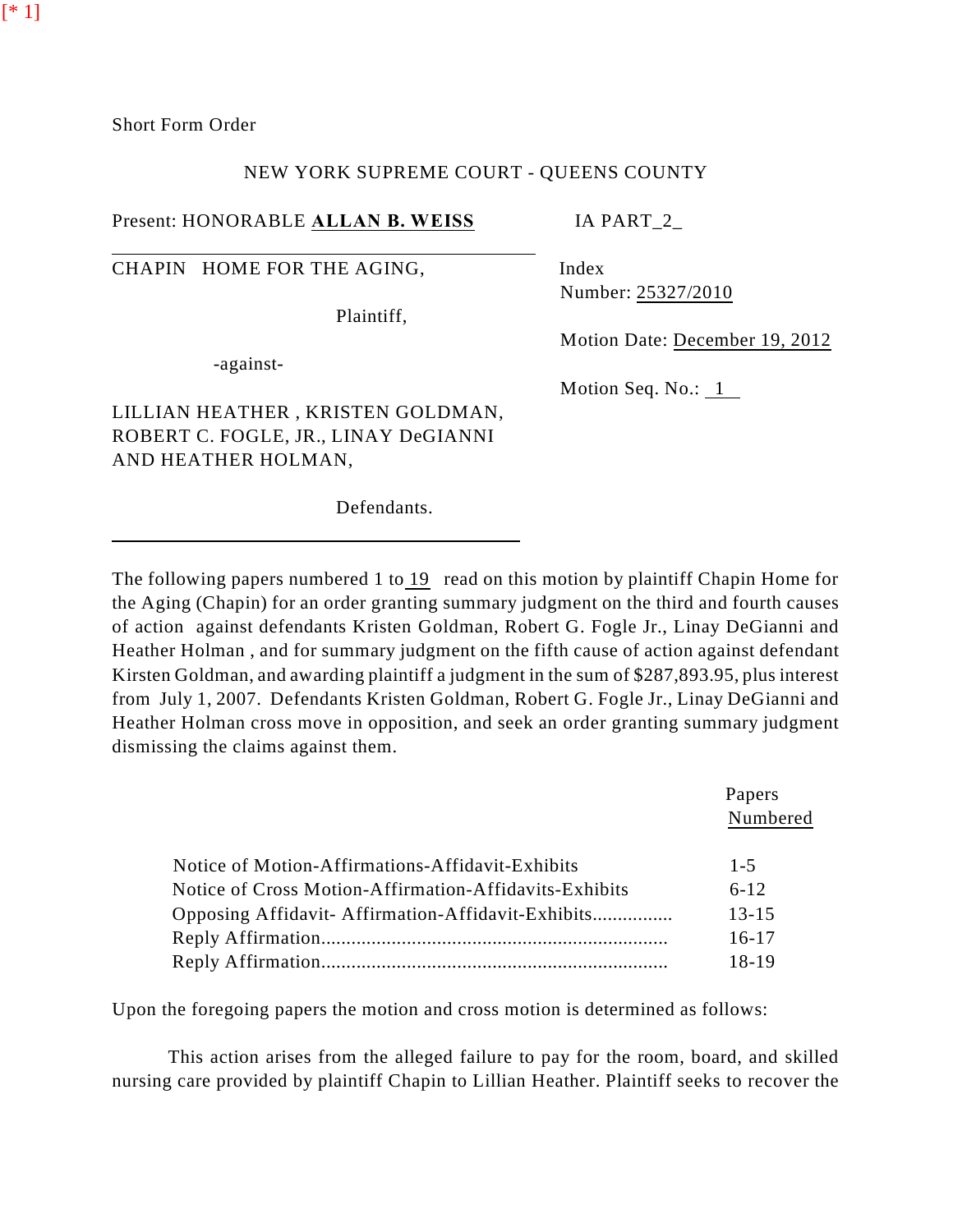[\* 2]

sum of \$287,892.95 for the period of July 1, 2007 through December 18, 2009, during which time Ms. Heather resided at the nursing home and was required to make private payments. Defendants Heather Holman, Linay DeGianni, Kristen Goldman and Robert Fogle, Jr. are the grandchildren of Lillian Heather.

### **Background:**

On November 14, 2000, Lillian Heather, purchased four separate annuities for each of her grandchildren, Heather Holman, Linay DeGianni, Kristen Goldman and Robert Fogle, Jr. from Allstate Life Insurance Company. Each annuity was in the amount of \$25,000.00, and each named one of the four grandchildren as a single beneficiary and annuitant. Ms. Heather was then approximately 87 years old and had purchased these annuities as gifts for her grandchildren, as part of her estate plan. Due to her advanced age, the annuities had thirty year payouts, based upon the ages of the grandchildren. Ms. Heather retained control over these annuities until they were annuitized in December 2006, and the full value of the annuity was transferred to each beneficiary.

In 2002, Lillian Heather purchased an annuity from Genworth Financial in the amount of \$100,000.00, and named Linay Di Gianni [sic] as the annuitant. No withdrawals were made from said account and Ms. Heather retained control over said annuity until it was annuitized in February 2007, at which time Ms. Heather began to receive monthly payments of \$534.71 [\$523.02 after the payment of federal withholding taxes].

Lillian Heather executed a statutory short form durable power of attorney on June 23, 2006, appointing Heather Holman, Linay DeGianni, Kristen Goldman and Robert Fogle, Jr. as her agents. Each agent was authorized to act separately.

On July 21, 2006, Lillian Heather, then aged 93, became a resident at Chapin, and Kristen Goldman executed an admission agreement with Chapin. At the time of her admission, Ms. Heather received rehabilitative care, which was covered by Medicare. The rehabilitative care was discontinued after period of two weeks, and Ms. Heather was thereafter required to privately pay for her care.

On November 28, 2007, an application for Medicaid was made on behalf of Lillian Heather, which was denied on October 22, 2008, on the grounds that she was not eligible for Medicaid as she transferred assets valued at \$287,710.54 for less than fair market value. Ms. Heather appealed said determination, and the Commissioner of the Department of Health, in a decision dated October 6, 2009, after a fair hearing held on August 11, 2009, upheld the denial on the grounds that Ms. Heather had transferred assets for less than their fair market value.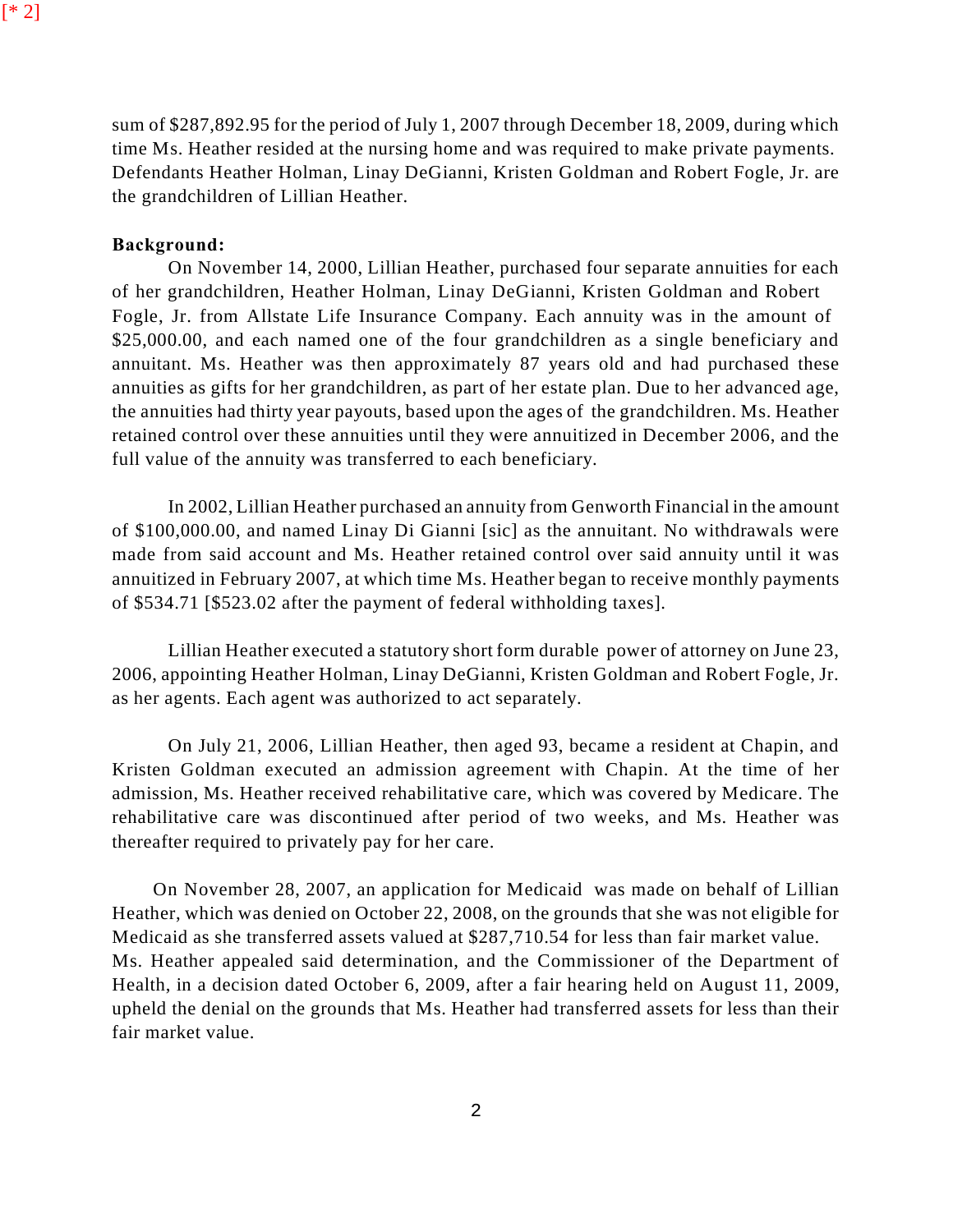[\* 3]

# **Pleadings**:

Plaintiff commenced the within action on October 6, 2010. The first and second causes of action to recover damages for services rendered and for unjust enrichment are asserted solely against Lillian Heather. It is undisputed that Lillian Heather died on July 5, 2010, prior to the commencement of this action. A party may not commence a legal action or proceeding against a dead person, but must instead name the personal representative of the decedent's estate (*Rivera v Bruchim*, 103 AD3d 700, 700-701 [2nd Dept 2013]; *Marte v Graber*, 58 AD3d 1 [1st Dept 2008] *Jordan v City of New York*, 23 AD3d 436, 437 [2nd Dept 2005]). Plaintiff's claims against Lillian Heather, therefore, are a nullity.

Plaintiff, in its third cause of action against Heather Holman, Linay DeGianni, Kristen Goldman and Robert Fogle, Jr., alleges that these defendants transferred some of Lillian Heather's assets while she was a resident at Chapin, or just prior thereto, for no or unfair consideration, at time when Ms. Heather was insolvent or that she was rendered insolvent by these transfers, with the intend of defrauding, hindering or delaying Chapin from collecting debts due and owing to it, in the sum of \$287,892.95.

Plaintiff, in its fourth cause of action against Heather Holman, Linay DeGianni, Kristen Goldman and Robert Fogle, Jr., alleges that these defendants transferred some of Lillian Heather's assets while she was a resident at Chapin, or just prior thereto, for no or unfair consideration, at time when Ms. Heather was insolvent or that she was rendered insolvent by these transfers, thereby preventing Chapin from recovering monies due for the nursing care services rendered to Lillian Heather, and that said conveyances are void as to Chapin, pursuant to the Debtor and Creditor Law.

The fifth cause of action against Kristen Goldman, alleges that she executed the admission agreement for Lillian Heather, as her designated representative, and that pursuant to the agreement agreed to (a) guarantee a continuity of payment from the Resident's funds and/or third party payors to meet the Resident's obligations to Chapin ; (2) arrange for timely and/or continued coverage from third party payors, if such coverage becomes necessary to satisfy the Resident's obligations to Chapin; (3) guarantee payment from the Resident's funds where a third party payor denies coverage for services Chapin renders to the Resident; (4) timely submit a Medicaid application, if necessary, to ensure uninterrupted payment to Chapin; (5) timely notify Resident when the anticipated time when third party benefits are exhausted and the Resident's funds are depleted to the Medicaid resource level; (6) fully document the Resident's Medicaid application to the appropriate County Department of Social Services Medicaid agency within the required time; (7) if the Resident's funds are depleted or not available and third party benefits are exhausted or unavailable, arrange for the payment of the Resident's monthly income to Chapin as partial payment of the Resident's private pay rate; (8) if late payment is made on the Resident's account, and the Resident's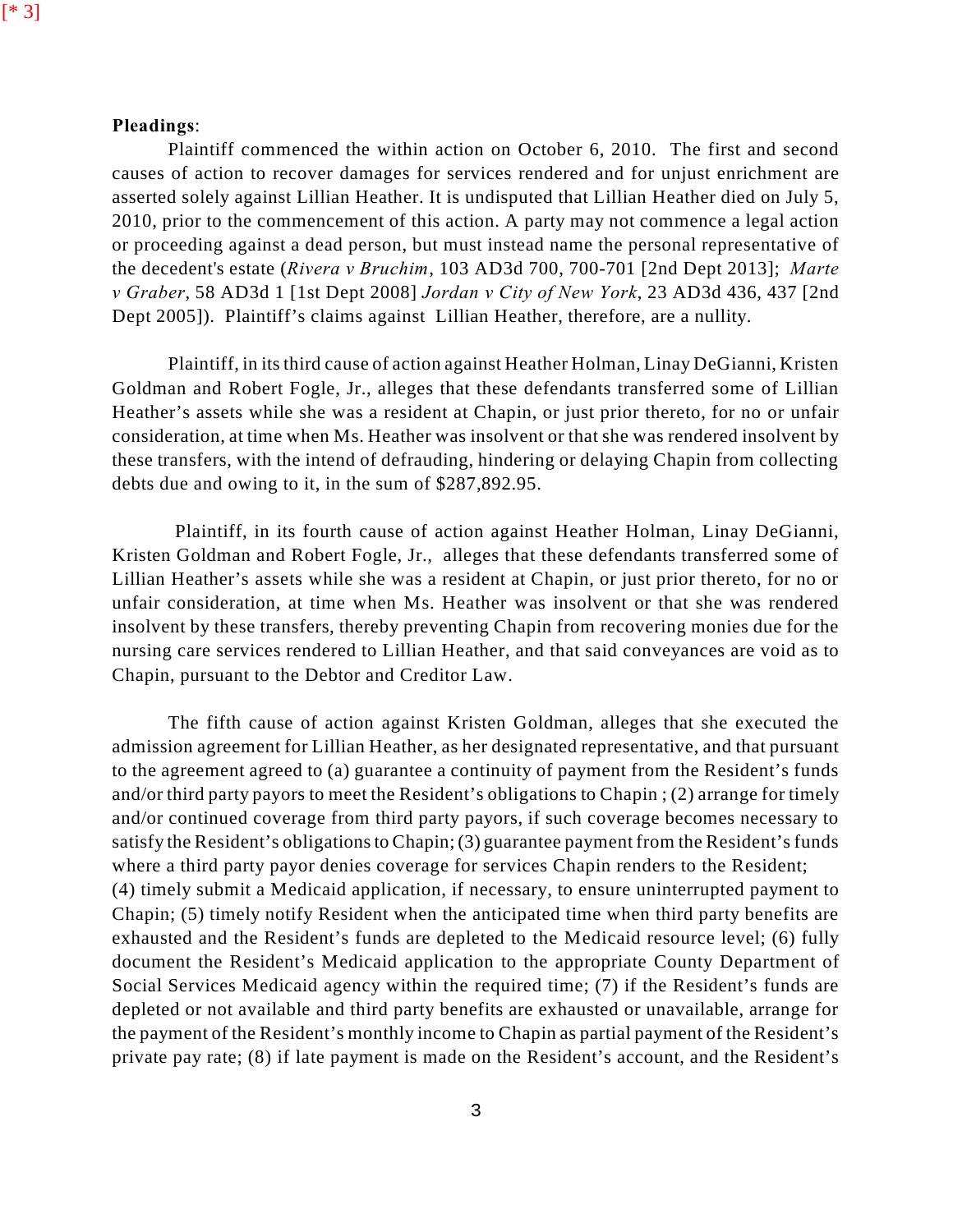account is overdue by more than 30 days, to be liable for interest at 16% per annum; and (9) if Chapin must refer the Resident's outstanding account for collection, pay for reasonable collection fees, including but not limited to attorney's fees incurred by Chapin in enforcing the terms of the Agreement. Plaintiff alleges that defendant Kristen Goldman had access to Ms. Heather's assets and income, that they were sufficient to satisfy the indebtedness and that "in breach of the Agreement and by reason of Goldman's default of the same", Chapin sustained damages of \$287,893.95.

Defendant DeGianni has served an answer and interposed eight affirmative defenses. Defendant Goldman has served an answer and interposed eight affirmative defenses, including statue of limitations and statue of frauds. Defendants Holman and Fogle have served an answer and interposed six affirmative defenses.

### **Timeliness:**

The parties, pursuant to the so-ordered preliminary conference, dated May 3, 2011, were required to move for summary judgment within 120 days after the filing of the note of issue. The note of issue was filed on April 6, 2012, so that the  $120<sup>th</sup>$  day was August 4, 2012, a Saturday. Therefore, the 120-day period expired on August 6, 2012 (*see* General Construction Law, §§ 24, 25-a.). Plaintiff timely served the within motion for summary judgment on August 6, 2012. While plaintiff's cross motion was untimely served on October 17, 2012 (*see Brill v City of New York*, 2 NY3d 648 [2004]) an untimely cross motion for summary judgment may be considered by the court where, as here, a timely motion for summary judgment was made on nearly identical grounds (*see Kim v State St. Hospitality, LLC*, 94 AD3d 708 [2nd Dept 2012]; *McCallister v 200 Park, L.P.*, 92 AD3d 927, 928 [2d Dept 2012]; *Lennard v Khan*, 69 AD3d 812, 814 [2nd Dept 2010]; *Grande v Peteroy*, 39 AD3d 590, 591-592 [2nd Dept 2007]).

#### **Discussion:**

A party moving for summary judgment has the burden of making a prima facie showing of entitlement to judgment as a matter of law, offering sufficient evidence demonstrating the absence of any material issues of fact (*Winegrad v New York Univ. Med. Ctr.*, 64 NY2d 851[1985]; *Zuckerman v City of New York*, 49 NY2d 557 [1980]). Once a prima facie showing has been made by the movant, the burden shifts to the party opposing the motion to produce evidentiary proof in admissible form sufficient to establish material issues of fact which require a trial (*see Zayas v Half Hollow Hills Cent. School Dist*., 226 AD2d 713 [2nd Dept. 1996]). "[I]n determining a motion for summary judgment, evidence must be viewed in the light most favorable to the nonmovant" (*Pearson v Dix McBride, LLC*, 63 AD3d 895 [2nd Dept 2009]). Since summary judgment is the procedural equivalent of a trial, the motion should be denied if there is any doubt as to the existence of a triable issue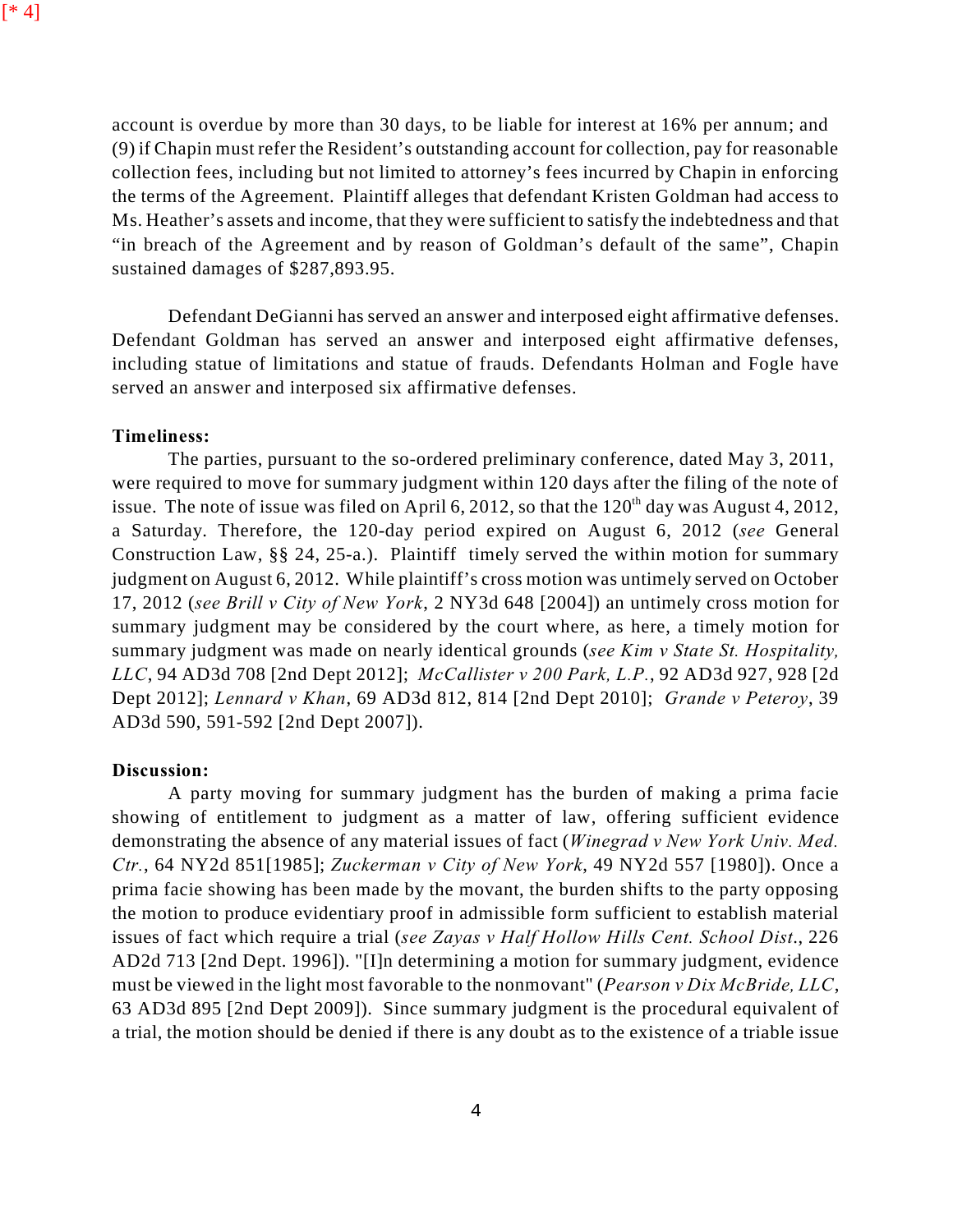or when a material issue of fact is arguable (*Salino v IPT Trucking, Inc*., 203 AD2d 352 [2nd Dept 1994]).

A claim for fraudulent conveyance pursuant to Debtor and Creditor Law § 273 requires proof that property was transferred without fair consideration and that the conveyance rendered the transferor insolvent (*see* Debtor and Creditor Law § 272, *et seq*.; *Zanani v Meisels*, 78 AD3d 823 [2d Dept 2010]; *Kreisler Borg Florman General Constr. Co., Inc. v Tower 56, LLC*, 58 AD3d 694, [2d Dept 2009); *Grace Plaza of Great Neck, Inc. v Heitzler*, 2 AD3d 780 [2d Dept 2003]; *Joslin v Lopez*, 309 AD2d 837 [2d Dept 2003]; *St. Teresa's Nursing Home v Vuksanovich*, 268 AD2d 421 [2d Dept 2000])). This section has been interpreted to cover claims for constructive fraud (*United States v Alfano*, 34 F Supp 2d 827, 844[ED NY 1999]).

Debtor and Creditor Law § 271 [1] provides that "[a] person is insolvent when the present fair salable value of his assets is less than the amount that will be required to pay his probable liability on his existing debts as they become absolute and matured.". Debtor and Creditor Law § 275 provides that, "[every conveyance made and every obligation incurred without fair consideration when the person making the conveyance or entering into the obligation intends or believes that he will incur debts beyond his ability to pay as they mature, is fraudulent as to both present and future creditors."

In order "[to satisfy a claim of fraudulent conveyance under section 275 of the New York Debtor and Creditor law, the [moving party] must establish that (1) the conveyance was made without fair consideration; and (2) that it will thereby render the conveying party insolvent or that the property remaining after the conveyance is insufficient to pay the conveying party's probable liabilities on existing debts as they become mature" (*In Re Flute*, 310 BR 31, 56 [U.S. Bankruptcy Court, SD NY 2004])

Under the Debtor and Creditor Law, a heavier burden is placed on the defendant to demonstrate fair consideration when the transaction involves family members and was made without any tangible consideration *(see Kitty v Flute, 310 BR 31, 52-53 [Bank SD NY 2004]; Wall Street Assoc. v Brodsky*, 257 AD2d 526, 528[1st Dept 1999]). The burden to demonstrate the giving of fair consideration shifts to the intra-family transferee where there is no tangible consideration (*Gavenda v Orleans County*, 2002 U.S. Dist LEXIS 25515, [WD NY 2002]). "Courts view intrafamily transfers made without any signs of tangible consideration as presumptively fraudulent" (*United States v Alfano*, 34 F Supp 2d at 845 ). Moreover, "the element of insolvency is presumed when a conveyance is made without fair consideration and the burden of overcoming such presumption is on the transferee." (*Gavenda* at 5, *citing Alfano* at 845; *see also Capital Distrib. Servs. v Ducor Express Airlines, Inc*., 440 F Supp 2d 195, 203 [EDNY 2006]).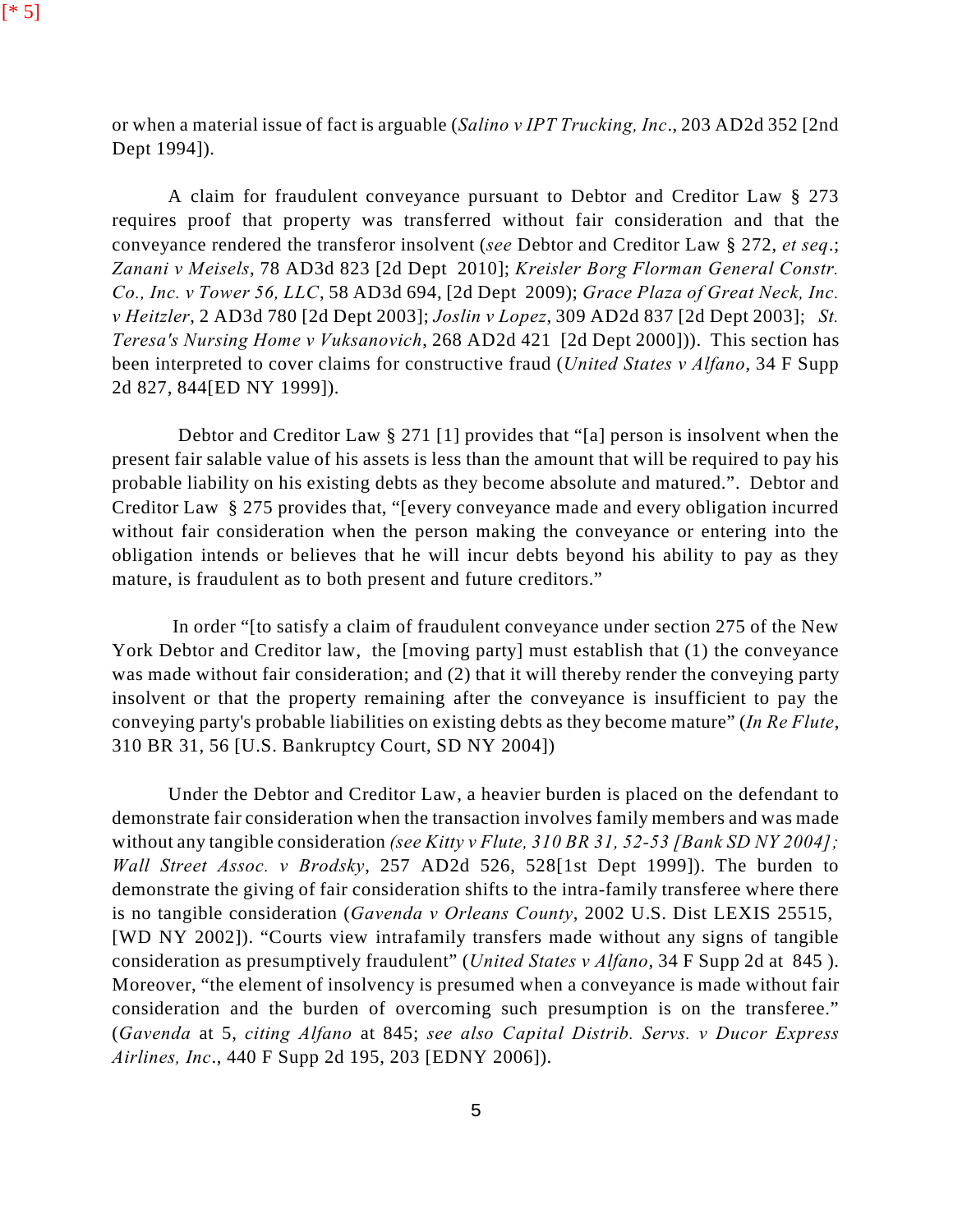Plaintiff, in support of the within for summary judgment motion, has submitted, inter alia, an affidavit from its Chief Financial Officer, William O'Hara; the verified complaint and the defendants' answers; the admission agreement; a billing statement from Chapin; financial records from Allstate Insurance Company relating to the annuities purchased by Lillian Heather in 2000; bank records relating to the joint checking account maintained by Lillian Heather and Kristen Goldman; a power of attorney executed by Lillian Heather dated June 23, 2006; and a determination by the Commissioner of the Department of Health dated October 6, 2009, which denied an appeal by Lillian Heather relating to her application for Medicaid.

Plaintiff asserts that at the time the annuities were annuitized in December 2006 and February 2007, Ms. Heather was a resident of the nursing home, and anticipated that she would accrue medical bills for the cost of her nursing home care. In addition, plaintiff asserts thaton February 13, 2007, the sum of \$78,000.00 was withdrawn from the joint checking account maintained by Lillian Heather and Kristen Goldman and a check in said sum was made payable to Linay DeGianni, for little or no consideration.

To the extent that plaintiff relies upon its verified complaint, in order to establish its claims for fraud and fraudulent conveyance in violation of the Debtor and Creditor Law, said complaint consists of allegations and does not constitute prima facie evidence of fraud or a fraudulent conveyance. Mr. O'Hara states in his affidavit that Lillian Heather was a resident of Chapin from July 13, 2006 through July 5, 2010, and that she was provided with room, board and skilled nursing services, and that there is a balance due and owning on her account in the sum of \$287,893.95. The remainder of Mr. O'Hara's affidavit merely restates the allegations set forth in the complaint.

It is undisputed that no tangible consideration was given for the subject intra-family transfers. Therefore, the element of insolvency is presumed here where the conveyance was made without fair consideration unless the defendants can overcome such presumption with evidence that the conveyor was not thereby rendered insolvent (*see Gavenda supra*; *Capital Distrib, supra)*.

Lillian Heather purchased the subject annuities in 2000 and 2002, long before she entered the nursing home. The Allstate annuities each had a cash surrender value, which would be reduced by withdrawal charges and taxes. The documentary evidence submitted by plaintiff includes annuity performance statements from Allstate. According to these statements that the annuity naming Kristen Goldman as the annuitant and beneficiary had a net cash surrender value of \$31,963.21, as of November 14, 2006 and a gross annuitized value of \$32,056.92 as of December 26, 2006; that the annuity naming Robert Fogle Jr. as the annuitant and beneficiary had a net cash surrender value of \$31,963.21, as of November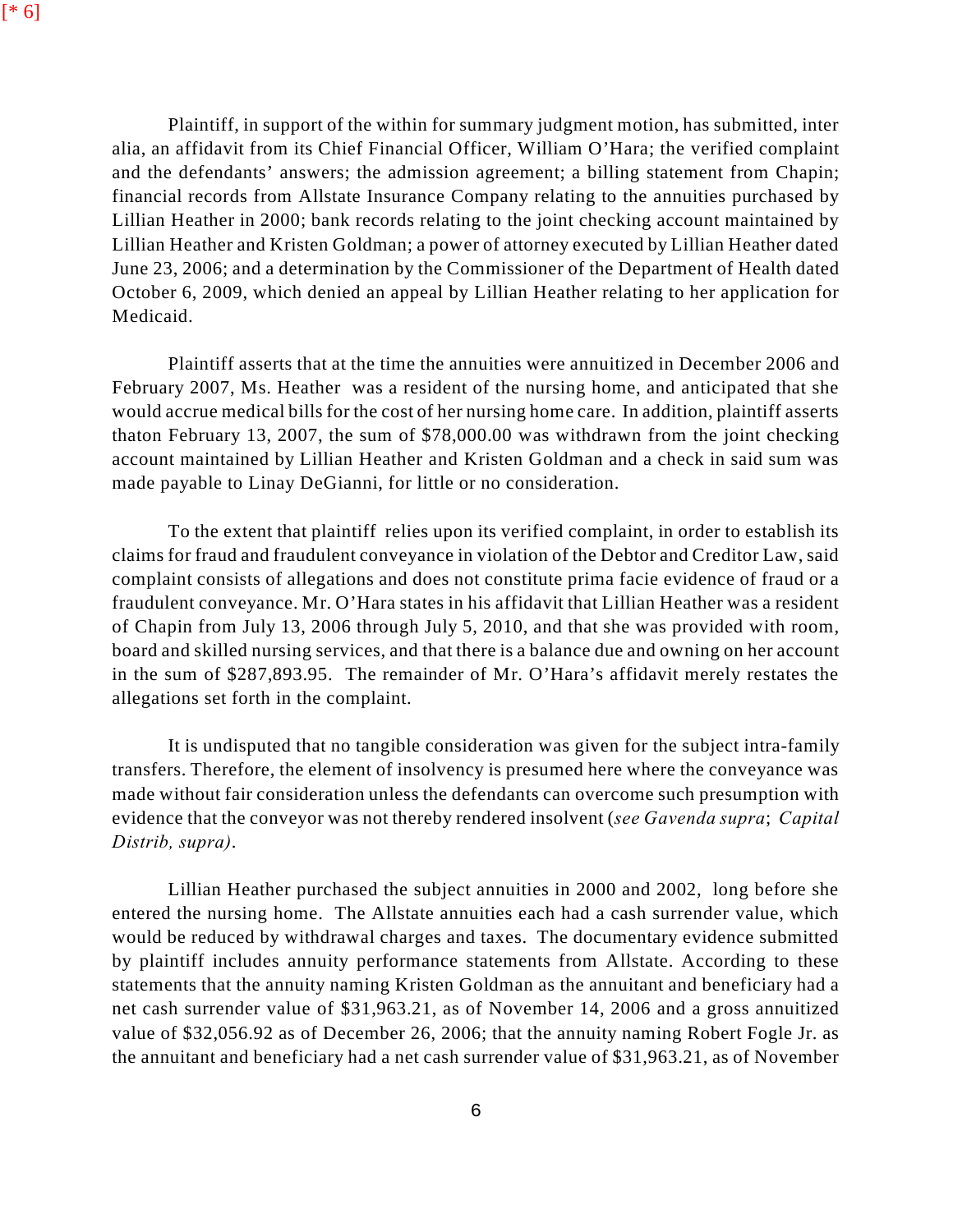14, 2006 and a gross annuitized value of \$32,056.92 as of December 26, 2006; that the annuity naming Heather Holman as the annuitant and beneficiary had a net cash surrender value of \$31,963.21, as of November 14, 2006 and a gross annuitized value of \$32,056.92 as of December 26, 2006; that the annuity naming Linay DeGianni as the annuitant and beneficiary had a net cash surrender value of \$29,915.08, as of November 14, 2006 and a gross annuitized value of \$32,056.92 as of December 26, 2006. Therefore, approximately a month before the four annuities were annuitized, they had a combined cash surrender value of \$125,804.71.

With respect to the Genworth Life Insurance annuity, the endorsement provides that it was amended to have an "effective date of settlement option" of January 1, 2007, the named annuitant was "Linay Di Gianni[sic] " and the proceeds applied to the settlement option was \$117,250.53. Lillian Heather thereafter received monthly payments of \$534.71, prior to taxes, beginning on February 16, 2007. The parties have not submitted a copy of the Genworth deferred annuity contract, although plaintiff submits a sample contract in opposition to the cross motion, and no evidence has been presented as to what actual the cash surrender value of this annuity was of January 2007. However, as the annuity was purchased for \$100,000.00 in 2002, and as no withdrawls had been made from the account, and interest accrued through December 2006, it is more than likely that the annuity had a cash surrender value of less than \$100,000.00.

Defendants assert that the annuities were purchased by their grandmother, on the advice of her counsel, as part of her estate plan, and that they were intended as gifts. Defendants further assert that their grandmother, on the advice of her counsel, Judith Grimaldi, caused the annuities to be annuitized in December 2006. Defendants assert that the annuities were annuitized in December 2006, as part of their grandmother's estate planning, and that this did not render her insolvent; and that she was not rendered insolvent on February 17, 2007, when funds were withdrawn from the joint checking account.

Ms. Grimaldi, in her affidavit, states she was retained by Lillian Heather, via the power of attorney, shortly after Ms. Heather became a resident at Chapin; that Ms. Heather sought to preserve her assets and to provide for her care; and that as Ms. Heather was then 93 years old, and according to her physician her life expectancy was short, that a plan was created which would allow her to privately pay for her care for a period of four months. Ms. Grimaldi further states that Ms. Heather informed her that she had purchased the annuities as gifts for her grandchildren several years before and thought they constituted complete and outright gifts. She states that in order to make a complete gift to her grandchildren as she had originally intended, she advised Ms. Heather to have the annuity annuitized so that they would be in payout status as to each grandchildren. Ms. Grimaldi states that the annuitization was not undertaken for purpose of Medicaid eligibility as Ms. Heather was privately paying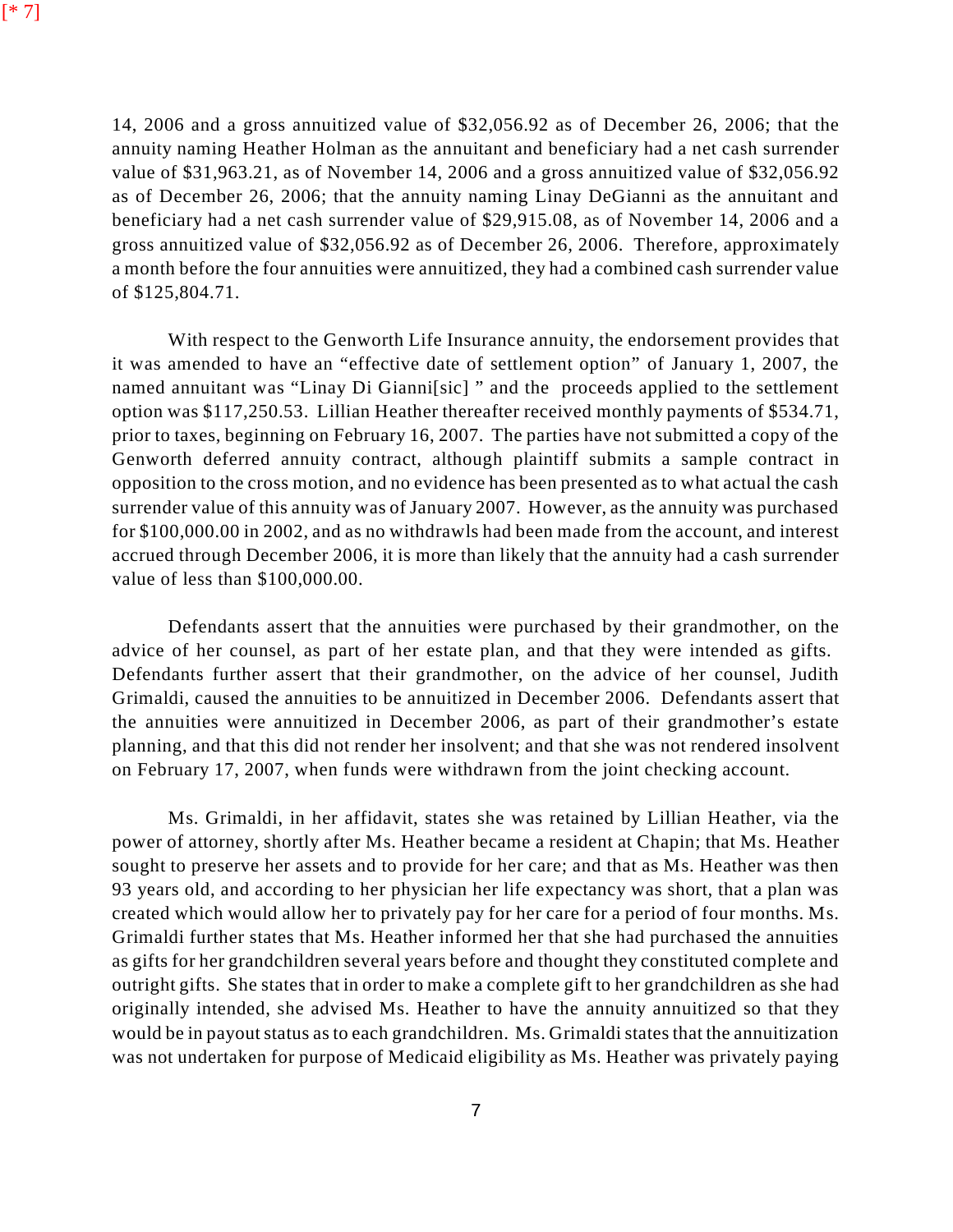for her expenses at Chapin at the time, and that it was not certain she would need Medicaid coverage due to her shortened life expectancy.

Defendant Linay DeGianni states in her affidavit that her grandmother Lillian Heather received a pension and social security benefits totaling approximately \$1,500.00 per month, and that she had investment accounts with John Hancock and Putnam, which she cashed out between November 2006 and February 2007, in the amount of \$165,766.08. Ms. DeGianni states that most of this sum was used to pay Chapin for her grandmother's expenses from July 2006 until July 2007. Ms. DeGianni further states that although she received the sum of \$51,609.60 in connection with a personal services contract with her grandmother, the contract was cancelled, and the money was returned to her grandmother, and that she paid some of Chapin's bills directly. With respect to the \$78,000.00 withdrawn from the joint account, Ms. DeGianni states that \$38,025.00 represented a personal loan from her grandmother, which she repaid in full by December 17, 2007, pursuant to a promissory note, and that the remaining \$39,975.00 was used to pay her grandmother's bills at Chapin. Ms. DeGianni states that her grandmother did not receive a bill from Chapin showing that money was owed until July 21, 2009, and that Chapin has never sent a bill or invoice to herself or her siblings for services rendered to her grandmother, even though her grandmother died while a resident at Chapin.

Defendant Kristen Goldman states in her affidavit that she utilized her grandmother's funds to pay Chapin, and that her grandmother paid well over \$100,000.00 to Chapin for her care for the period of July 2006 through July 2007. She states that her grandmother, with Chapin's assistance applied for Medicaid, and that it was anticipated that her grandmother would begin to receive Medicaid benefits in July 2007. Ms. Goldman further states that she believed that the annuities owned by her grandmother could not have been used to pay for her care; that she had no authority with respect to the annuities; and that her grandmother was advised by her counsel in December 2006 to annuitize the annuities.

An examination the checking account statements for the joint checking account maintained by Lillian Heather and Kristen Goldman at Washington Mutual Bank, N.A., reveal that for the period of February 7, 2007 through March 6, 2007, there was an opening balance of \$155,603.13, and ending balance of \$5,551.93. The withdrawals made during this period include a check dated February 12, 2007, in the sum of \$20,810.45, made payable to Chapin; a check dated February 12, 2007 made payable to Linay DeGianni in the sum of \$78,000.00 with a memo note of "promissory note"; and a check dated February 13, 2007 in the sum of \$51,609.60. Defendants Goldman and DeGianni, thus, were the recipients of the majority of the funds held in the joint checking account on February 12, 2007.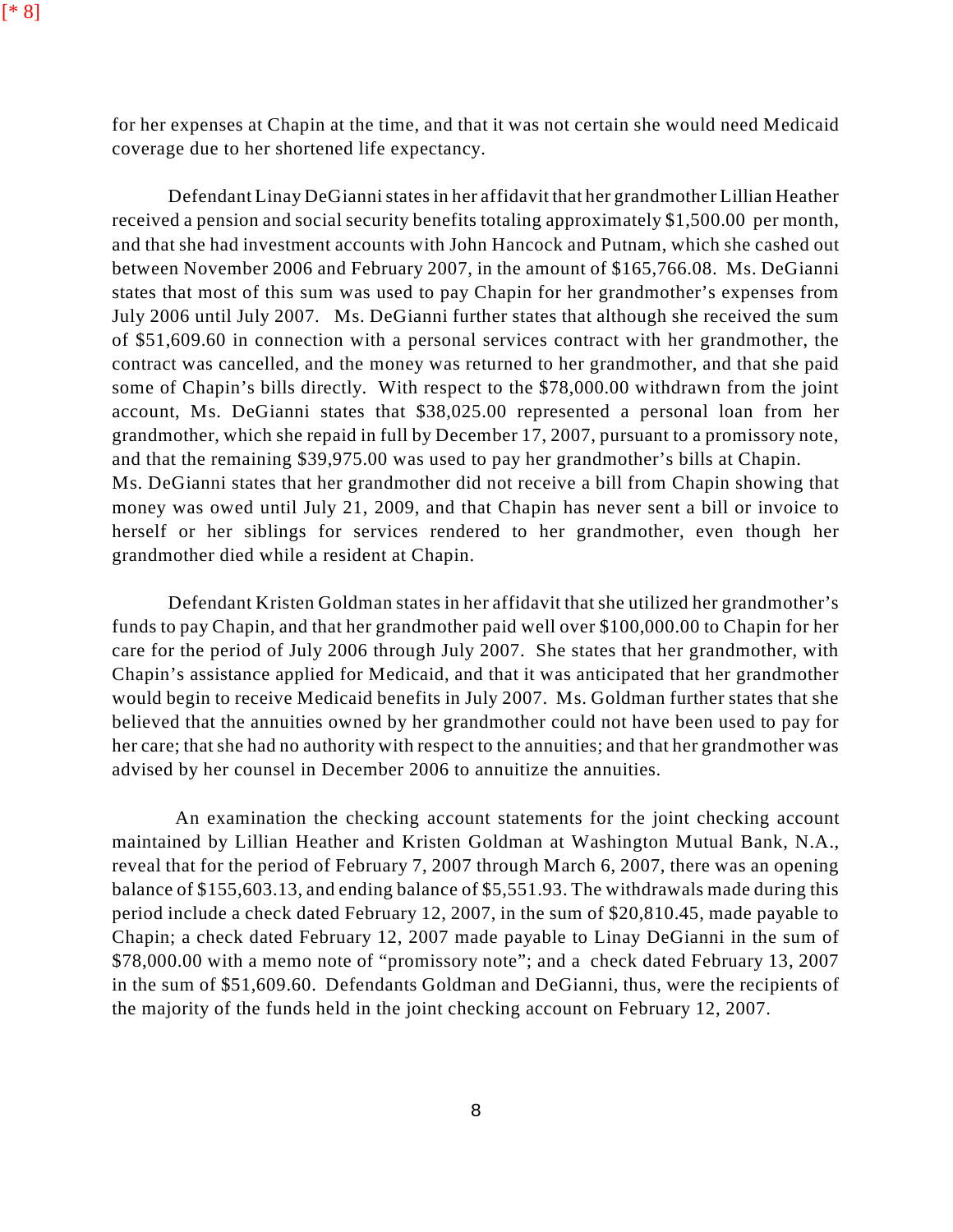The February 13, 2007 check in the sum of \$51,609.60, corresponds with a personal services contract, entered into by Lillian Heather and Linay DeGianni, in January 2007. The Department of Social Services rejected said contract, and Linay DeGianni returned said sum some time after the March 6, 2007 bank statement closing later date.

With respect to the withdrawal of the \$78,000.00, Ms. Heather's counsel argued at the hearing before the Commissioner that \$39,975.00 constituted a gift to her grandchildren and that \$39,335.00 was a loan given to DiGianni, in connection with a promissory note. The documentary evidence presented herein establishes that Linay DiGianni executed a promissory note in the sum of \$38,025.00, dated January 4, 2007, evidencing a loan from Lillian Heather. The note recites that Lillian Heather resided at an address in Sag Harbor, New York, although she was in fact residing at Chapin. The promissory note funds were returned by Ms. DiGianni, who made a first installment payment to Chapin for services provided to Lillian Heather, pursuant to a check dated April 20, 2007. in the sum \$32,912.00 drawn on DiGianni's individual account. A second payment to Chapin "on the promissory note" as the full return of the funds was, pursuant to a check drawn on Ms. DiGianni individual account, dated December 17, 2007, in the sum of \$39,335.00.

It is apparent to the court that Lillian Heather and the defendants were attempting to distribute the decedent's assets, so that she could qualify for Medicaid at an earlier date, and in doing so ran afoul of the governing regulations. However, plaintiff's bald claim that the subject conveyances were made with the intent to defraud Medicaid is not supported by the evidence. Contrary to plaintiff's assertions, the Commissioner of the Department of Health, in the decision after a fair hearing, did not deem the subject conveyances to be fraudulent. Rather, the Commissioner determined that Ms. Heather was not eligible for Medicaid at that time, because she had transferred property consisting of funds in a bank account and the annuities to her grandchildren for less than fair market value. The Commissioner noted that the total amount of the transfers were reduced by give backs of \$75,879.36, and by a resource deficit of \$3,643.81. The Commissioner upheld the penalty imposed of a period of 28.42 months from August 1, 2007 through November 30, 2009, during which time Ms. Heather could not receive Medicaid coverage for the cost of the nursing facility services.

Defendants have not submitted bank statements for joint account for the periods of December 2006 through January 2007, and have not submitted any financial records with respect to accounts Lillian Heather had with John Hancock and Putnam. Other than the statement made by defendant DeGianni, there is no evidence as to the value of the John Hancock and Putnam accounts, and whether any sums from these accounts were deposited in the joint account or otherwise invested or expended. Therefore, the element of insolvency is presumed here, as the conveyance was made without fair consideration, and defendants have not presented evidence that said conveyances did not render the decedent insolvent.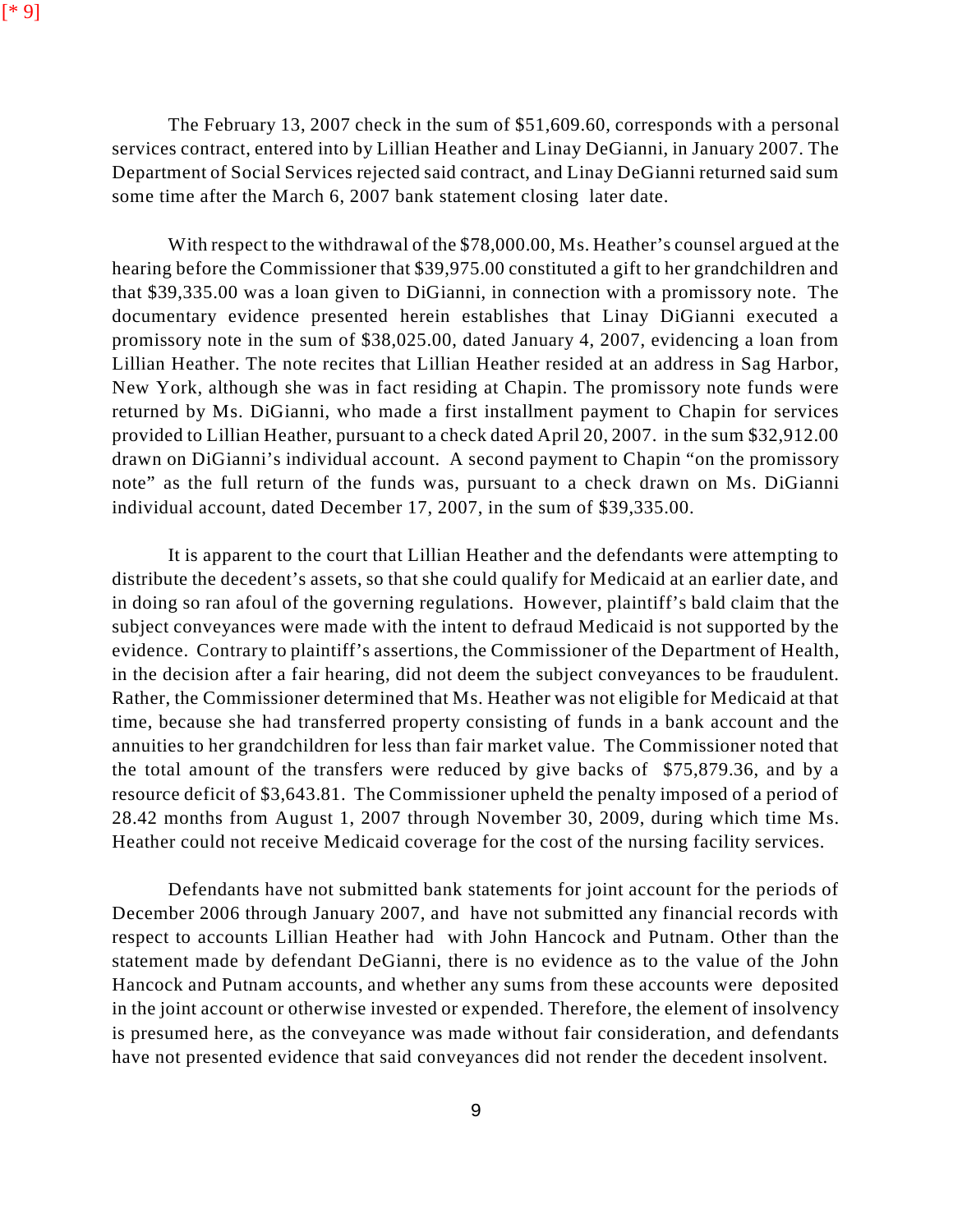Furthermore, defendant DiGianni, with the assistance of defendant Goldman, received a total of \$139,609.00 from funds held in Lillian Heather's joint checking account, on February 12 and February 13, 2006, in connection with an invalid personal services contract, a promissory note, and a gift. There is no evidence that any fair consideration was given in connection with these sums, and defendants have not presented evidence that the withdrawal of the sums did not render Lilian Heather insolvent and unable to pay for the services she had received or would receive at Chapin, as of mid-February 2006. The fact that Ms. DiGianni later paid Chapin directly, and also returned sums to the joint account does not negate a finding that defendants Goldman and DiGianni acted in violation of the Debtor and Creditor Law.

Turning now to plaintiff's fifth cause of action for breach of contract against Kristen Goldman, it is well settled that the elements of a cause of action for breach of contract are (1) the existence of a contract between plaintiff and defendant, (2) performance by the plaintiff, (3) defendant's failure to perform, and (4) damages resulting from such failure to perform (*see Critelli v Commonwealth Land Title Ins. Co.*, 98 AD3d 556, 557 [2nd Dept 2012]; *Furia v Furia*, 116 AD2d 694[2nd Dept 1986]). An agent who signs an agreement on behalf of a disclosed principal will not be held responsible for its performance unless there is clear and explicit evidence of the agent's "intention to substitute or superadd his personal liability for, or to, that of his principal" (*Savoy Record Co. v Cardinal Export Corp*., 15 NY2d 1, 4-6 [1964]).

The admission agreement provides that it is entered into between Chapman and " Lillian Heather , (Resident) , residing at Kirsten Goldman". The agreement provides that it will refer to the Resident using the words "you", "your" and "I".

Paragraph 3 of the agreement entitled *"Your Payment Obligations"* and sets forth the how payment is to be made, whether from Medicaid, Medicare, or "your" private resources. Paragraph 3.3 provides, in pertinent part, that: "Your responsibility to pay the designated Basic Rate and ancillary charges will continue as long as personal funds will allow. When you become eligible for Medicaid, you and your designated representative agree to apply immediately for Medicaid. You are obligated to pay the basic daily rate and all charges up to the time you are determined eligible for medical assistance by a local, state or federal agency....".

Paragraph 6.5 of the contract provides, in pertinent part, that " [this] Admission Agreement, along with Addendum "A" is the entire Agreement between you and the Facility. ....This Agreement shall be binding on the parties, their heirs, executors, administrators, distributees, successors and assigns."